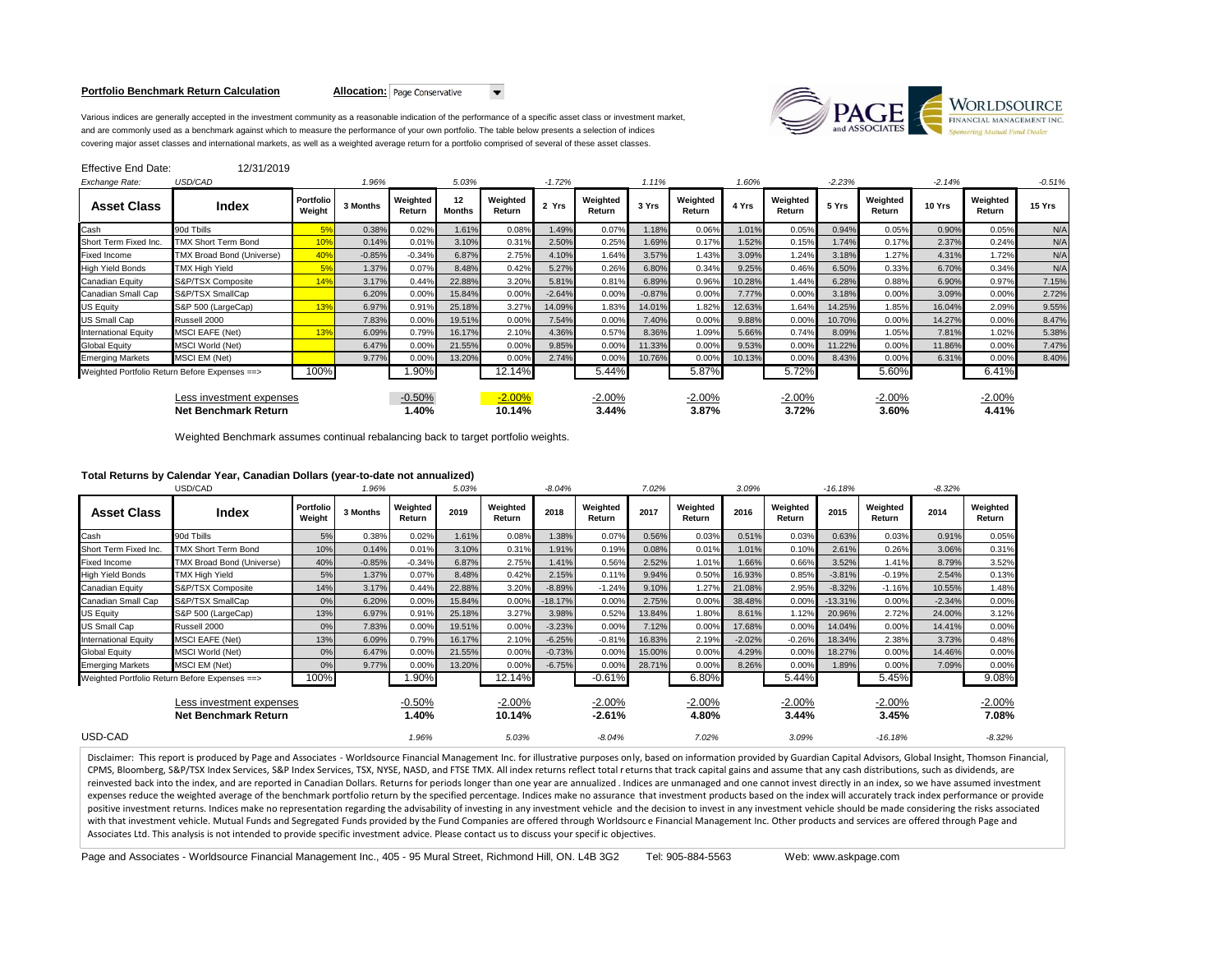#### **Portfolio Benchmark Return Calculation <b>Allocation:** Page Balanced

 $\blacktriangledown$ 



Various indices are generally accepted in the investment community as a reasonable indication of the performance of a specific asset class or investment market, and are commonly used as a benchmark against which to measure the performance of your own portfolio. The table below presents a selection of indices covering major asset classes and international markets, as well as a weighted average return for a portfolio comprised of several of these asset classes.

| Effective End Date:                                     | 12/31/2019                 |                     |          |                    |                          |                    |          |                    |          |                    |        |                    |          |                    |          |                    |          |
|---------------------------------------------------------|----------------------------|---------------------|----------|--------------------|--------------------------|--------------------|----------|--------------------|----------|--------------------|--------|--------------------|----------|--------------------|----------|--------------------|----------|
| Exchange Rate:                                          | USD/CAD                    |                     | 1.96%    |                    | 5.03%                    |                    | $-1.72%$ |                    | 1.11%    |                    | 1.60%  |                    | $-2.23%$ |                    | $-2.14%$ |                    | $-0.51%$ |
| <b>Asset Class</b>                                      | Index                      | Portfolio<br>Weight | 3 Months | Weighted<br>Return | $12 \,$<br><b>Months</b> | Weighted<br>Return | 2 Yrs    | Weighted<br>Return | 3 Yrs    | Weighted<br>Return | 4 Yrs  | Weighted<br>Return | 5 Yrs    | Weighted<br>Return | 10 Yrs   | Weighted<br>Return | 15 Yrs   |
| Cash                                                    | 90d Tbills                 | 3%                  | 0.38%    | 0.01%              | 1.61%                    | 0.05%              | 1.49%    | 0.04%              | 1.18%    | 0.04%              | 1.01%  | 0.03%              | 0.94%    | 0.03%              | 0.90%    | 0.03%              | N/A      |
| Short Term Fixed Inc.                                   | <b>TMX Short Term Bond</b> |                     | 0.14%    | 0.00%              | 3.10%                    | 0.00%              | 2.50%    | 0.00%              | 1.69%    | 0.00%              | 1.52%  | 0.00%              | 1.74%    | 0.00%              | 2.37%    | 0.00%              | N/A      |
| <b>Fixed Income</b>                                     | TMX Broad Bond (Universe)  | 27%                 | $-0.85%$ | $-0.23%$           | 6.87%                    | 1.85%              | 4.10%    | 1.11%              | 3.57%    | 0.96%              | 3.09%  | 0.83%              | 3.18%    | 0.86%              | 4.31%    | 1.16%              | N/A      |
| <b>High Yield Bonds</b>                                 | <b>TMX High Yield</b>      | 10%                 | 1.37%    | 0.14%              | 8.48%                    | 0.85%              | 5.27%    | 0.53%              | 6.80%    | 0.68%              | 9.25%  | 0.93%              | 6.50%    | 0.65%              | 6.70%    | 0.67%              | N/A      |
| Canadian Equity                                         | S&P/TSX Composite          | 16%                 | 3.17%    | 0.51%              | 22.88%                   | 3.66%              | 5.81%    | 0.93%              | 6.89%    | 1.10%              | 10.28% | 1.64%              | 6.28%    | 1.00%              | 6.90%    | 1.10%              | 7.15%    |
| Canadian Small Cap                                      | S&P/TSX SmallCap           |                     | 6.20%    | 0.25%              | 15.84%                   | 0.63%              | $-2.64%$ | $-0.11%$           | $-0.87%$ | $-0.03%$           | 7.77%  | 0.31%              | 3.18%    | 0.13%              | 3.09%    | 0.12%              | 2.72%    |
| US Equity                                               | S&P 500 (LargeCap)         | 16%                 | 6.97%    | 1.12%              | 25.18%                   | 4.03%              | 14.09%   | 2.25%              | 14.01%   | 2.24%              | 12.63% | 2.02%              | 14.25%   | 2.28%              | 16.04%   | 2.57%              | 9.55%    |
| US Small Cap                                            | Russell 2000               |                     | 7.83%    | 0.31%              | 19.51%                   | 0.78%              | 7.54%    | 0.30%              | 7.40%    | 0.30%              | 9.88%  | 0.40%              | 10.70%   | 0.43%              | 14.27%   | 0.57%              | 8.47%    |
| <b>International Equity</b>                             | <b>MSCI EAFE (Net)</b>     | 16%                 | 6.09%    | 0.97%              | 16.17%                   | 2.59%              | 4.36%    | 0.70%              | 8.36%    | 1.34%              | 5.66%  | 0.91%              | 8.09%    | 1.29%              | 7.81%    | 1.25%              | 5.38%    |
| <b>Global Equity</b>                                    | <b>MSCI World (Net)</b>    |                     | 6.47%    | 0.00%              | 21.55%                   | 0.00%              | 9.85%    | 0.00%              | 11.33%   | 0.00%              | 9.53%  | 0.00%              | 11.22%   | 0.00%              | 11.86%   | 0.00%              | 7.47%    |
| <b>Emerging Markets</b>                                 | MSCI EM (Net)              |                     | 9.77%    | 0.39%              | 13.20%                   | 0.53%              | 2.74%    | 0.11%              | 10.76%   | 0.43%              | 10.13% | 0.41%              | 8.43%    | 0.34%              | 6.31%    | 0.25%              | 8.40%    |
| Weighted Portfolio Return Before Expenses ==>           |                            | 100%                |          | 3.47%              |                          | 14.97%             |          | 5.87%              |          | 7.05%              |        | 7.47%              |          | 7.01%              |          | 7.73%              |          |
| Less investment expenses<br><b>Net Benchmark Return</b> |                            |                     |          | $-0.50%$<br>2.97%  |                          | $-2.00%$<br>12.97% |          | $-2.00%$<br>3.87%  |          | $-2.00%$<br>5.05%  |        | $-2.00%$<br>5.47%  |          | $-2.00%$<br>5.01%  |          | $-2.00%$<br>5.73%  |          |

Weighted Benchmark assumes continual rebalancing back to target portfolio weights.

# **Total Returns by Calendar Year, Canadian Dollars (year-to-date not annualized)**

|                                                         | USD/CAD                                               |                     | 1.96%    |                    | 5.03%  | $-8.04%$           |           |                      | 7.02%  |                    |          |                    | $-16.18%$ |                    | $-8.32%$ |                    |
|---------------------------------------------------------|-------------------------------------------------------|---------------------|----------|--------------------|--------|--------------------|-----------|----------------------|--------|--------------------|----------|--------------------|-----------|--------------------|----------|--------------------|
| <b>Asset Class</b>                                      | Index                                                 | Portfolio<br>Weight | 3 Months | Weighted<br>Return | 2019   | Weighted<br>Return | 2018      | Weighted<br>Return   | 2017   | Weighted<br>Return | 2016     | Weighted<br>Return | 2015      | Weighted<br>Return | 2014     | Weighted<br>Return |
| Cash                                                    | 90d Tbills                                            | 3%                  | 0.38%    | 0.01%              | 1.61%  | 0.05%              | 1.38%     | 0.04%                | 0.56%  | 0.02%              | 0.51%    | 0.02%              | 0.63%     | 0.02%              | 0.91%    | 0.03%              |
| Short Term Fixed Inc.                                   | <b>TMX Short Term Bond</b>                            | 0%                  | 0.14%    | 0.00%              | 3.10%  | 0.00%              | 1.91%     | 0.00%                | 0.08%  | 0.00%              | 1.01%    | 0.00%              | 2.61%     | 0.00%              | 3.06%    | 0.00%              |
| <b>Fixed Income</b>                                     | TMX Broad Bond (Universe)                             | 27%                 | $-0.85%$ | $-0.23%$           | 6.87%  | 1.85%              | 1.41%     | 0.38%                | 2.52%  | 0.68%              | 1.66%    | 0.45%              | 3.52%     | 0.95%              | 8.79%    | 2.37%              |
| <b>High Yield Bonds</b>                                 | <b>TMX High Yield</b>                                 | 10%                 | 1.37%    | 0.14%              | 8.48%  | 0.85%              | 2.15%     | 0.22%                | 9.94%  | 0.99%              | 16.93%   | 1.69%              | $-3.81%$  | $-0.38%$           | 2.54%    | 0.25%              |
| Canadian Equity                                         | S&P/TSX Composite                                     | 16%                 | 3.17%    | 0.51%              | 22.88% | 3.66%              | $-8.89%$  | $-1.42%$             | 9.10%  | 1.46%              | 21.08%   | 3.37%              | $-8.32%$  | $-1.33%$           | 10.55%   | 1.69%              |
| Canadian Small Cap                                      | S&P/TSX SmallCap                                      | 4%                  | 6.20%    | 0.25%              | 15.84% | 0.63%              | $-18.17%$ | $-0.73%$             | 2.75%  | 0.11%              | 38.48%   | 1.54%              | $-13.31%$ | $-0.53%$           | $-2.34%$ | $-0.09%$           |
| US Equity                                               | S&P 500 (LargeCap)                                    | 16%                 | 6.97%    | 1.12%              | 25.18% | 4.03%              | 3.98%     | 0.64%                | 13.84% | 2.21%              | 8.61%    | 1.38%              | 20.96%    | 3.35%              | 24.00%   | 3.84%              |
| US Small Cap                                            | Russell 2000                                          | 4%                  | 7.83%    | 0.31%              | 19.51% | 0.78%              | $-3.23%$  | $-0.13%$             | 7.12%  | 0.28%              | 17.68%   | 0.71%              | 14.04%    | 0.56%              | 14.41%   | 0.58%              |
| <b>International Equity</b>                             | <b>MSCI EAFE (Net)</b>                                | 16%                 | 6.09%    | 0.97%              | 16.17% | 2.59%              | $-6.25%$  | $-1.00%$             | 16.83% | 2.69%              | $-2.02%$ | $-0.32%$           | 18.34%    | 2.93%              | 3.73%    | 0.60%              |
| <b>Global Equity</b>                                    | MSCI World (Net)                                      | 0%                  | 6.47%    | 0.00%              | 21.55% | 0.00%              | $-0.73%$  | 0.00%                | 15.00% | 0.00%              | 4.29%    | 0.00%              | 18.27%    | 0.00%              | 14.46%   | 0.00%              |
| <b>Emerging Markets</b>                                 | MSCI EM (Net)                                         | 4%                  | 9.77%    | 0.39%              | 13.20% | 0.53%              | $-6.75%$  | $-0.27%$             | 28.71% | 1.15%              | 8.26%    | 0.33%              | 1.89%     | 0.08%              | 7.09%    | 0.28%              |
|                                                         | 100%<br>Weighted Portfolio Return Before Expenses ==> |                     |          | 3.47%              |        | 14.97%             |           | $-2.27%$             |        | 9.60%              |          | 9.16%              |           | 5.65%              |          | 9.55%              |
| Less investment expenses<br><b>Net Benchmark Return</b> |                                                       |                     |          | $-0.50%$<br>2.97%  |        | $-2.00%$<br>12.97% |           | $-2.00%$<br>$-4.27%$ |        | $-2.00%$<br>7.60%  |          | $-2.00%$<br>7.16%  |           | $-2.00%$<br>3.65%  |          | $-2.00%$<br>7.55%  |
| USD-CAD                                                 |                                                       |                     |          | 1.96%              |        | 5.03%              |           | $-8.04%$             |        | 7.02%              |          | 3.09%              |           | $-16.18%$          |          | $-8.32%$           |

Disclaimer: This report is produced by Page and Associates - Worldsource Financial Management Inc. for illustrative purposes only, based on information provided by Guardian Capital Advisors, Global Insight, Thomson Financi CPMS, Bloomberg, S&P/TSX Index Services, S&P Index Services, TSX, NYSE, NASD, and FTSE TMX. All index returns reflect total r eturns that track capital gains and assume that any cash distributions, such as dividends, are reinvested back into the index, and are reported in Canadian Dollars. Returns for periods longer than one year are annualized . Indices are unmanaged and one cannot invest directly in an index, so we have assumed investmen expenses reduce the weighted average of the benchmark portfolio return by the specified percentage. Indices make no assurance that investment products based on the index will accurately track index performance or provide positive investment returns. Indices make no representation regarding the advisability of investing in any investment vehicle and the decision to invest in any investment vehicle should be made considering the risks associ with that investment vehicle. Mutual Funds and Segregated Funds provided by the Fund Companies are offered through Worldsourc e Financial Management Inc. Other products and services are offered through Page and Associates Ltd. This analysis is not intended to provide specific investment advice. Please contact us to discuss your specific objectives.

Page and Associates - Worldsource Financial Management Inc., 405 - 95 Mural Street, Richmond Hill, ON. L4B 3G2 Tel: 905-884-5563 Web: www.askpage.com